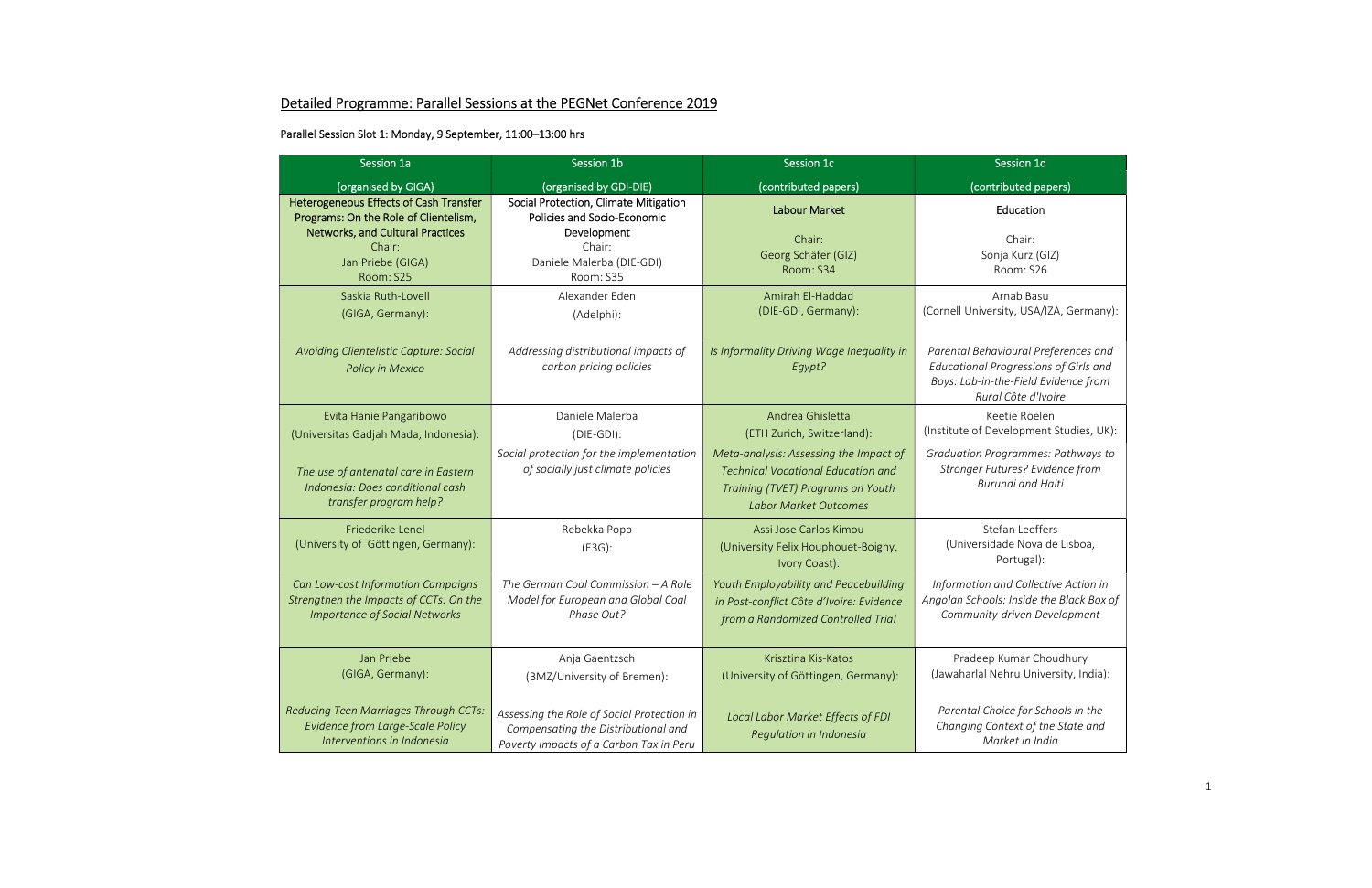#### Parallel Session Slot 2: Monday, 9 Sepember, 14:15–16:15 hrs

| <b>Session 2a</b>                                                                                                                              | <b>Session 2b</b>                                                                                                                                              | <b>Session 2c</b>                                                                                                                                                                            | <b>Session 2d</b>                                                                                        | <b>Session 2e</b>                                                                                                                                               |
|------------------------------------------------------------------------------------------------------------------------------------------------|----------------------------------------------------------------------------------------------------------------------------------------------------------------|----------------------------------------------------------------------------------------------------------------------------------------------------------------------------------------------|----------------------------------------------------------------------------------------------------------|-----------------------------------------------------------------------------------------------------------------------------------------------------------------|
| (contributed papers)                                                                                                                           | (contributed papers)                                                                                                                                           | (organised by ZEF)                                                                                                                                                                           | (contributed papers)                                                                                     | (contributed papers)                                                                                                                                            |
| <b>Social Policy</b><br>Chair:<br>Birgit Seibel (GIZ)<br>Room: S25                                                                             | <b>Agriculture and Food Security</b><br>Chair:<br>Helmut Asche (University of Mainz)<br>Room: S34                                                              | Are productive safety net programs the<br>silver bullet for poverty reduction?<br>Chair:<br>Zaneta Kubik, Lukas Kornher<br>Room: S29-32                                                      | Health<br>Chair:<br>Gregor van der Beek (HSRW)<br>Room: S26                                              | Infrastructure and Investment<br>Chair:<br>Manfred Wiebelt (IfW)<br>Room: S35                                                                                   |
| <b>Clemens Breisinger</b><br>(IFPRI, Egypt):                                                                                                   | Tilman Brück and Hanna Freudenreich<br>(IGZ - Leibniz Institute of Vegetable and<br>Ornamental Crops, Germany):                                                | Tekalign Sakketa<br>(ZEF, Uni Bonn):                                                                                                                                                         | Renate Hartwig<br>(University of Göttingen, Germany/<br>GIGA, Germany):                                  | Thierry Kalisa (MINECOFIN, Rwanda)<br>and Arend Kouwenaar (GIZ, Rwanda):                                                                                        |
| How do cash transfers work in transition<br>and conflict countries: Evidence from<br><b>Egypt and Yemen</b>                                    | Crop Production as a Safety Net<br>following Off-farm Shocks - Evidence<br>from Kyrgyzstan                                                                     | Introduction and overview                                                                                                                                                                    | Unblurring the Market for Vision<br>Correction: A Willingness to Pay<br>Experiment in Rural Burkina Faso | A Demographic, Education-Health DGE<br>Model for Rwanda's High-Growth Vision                                                                                    |
| Charlotte Bilo<br>(International Policy Centre for Inclusive<br>Growth, Brazil):                                                               | Markus Frölich<br>(C4ED, Germany):                                                                                                                             | Tigabu Getahun<br>(Policy Studies Institute, Ethiopia):                                                                                                                                      | Charles Okyere<br>(University of Ghana, Ghana):                                                          | <b>Stefan Beierl</b><br>(University of Passau, Germany):                                                                                                        |
| Gender and Social Protection in South<br>Asia: an assessment of non-contributory<br>programmes                                                 | The Effects of Decentralized and Video-<br>based Extension on the Adoption of<br>Integrated Soil Fertility Management -<br>Experimental Evidence from Ethiopia | Assessing the Short Term Effects of the<br>Ethiopian Urban Productive Safety Net<br>Program - UPSNP                                                                                          | Social Interventions, Child Health and<br>Anthropometric Outcomes in Southern<br>Ghana                   | The Role of Financial Incentives in the<br>Creation and Maintenance of Productive<br>Infrastructure: Evidence from Small-<br>scale Irrigation Schemes in Malawi |
| Francesco Burchi<br>(DIE-GDI, Germany):                                                                                                        | Finn Ole Semrau and Linda Kleemann<br>(IfW, Germany):                                                                                                          | Sudha Narayanan<br>(Indira Ghandi Institute of Development<br>Research, India):                                                                                                              | Christoph Strupat<br>(DIE-GDI, Germany):                                                                 | Edward Nketiah-Amponsah<br>(University of Ghana, Ghana):                                                                                                        |
| <b>Comparing Global Trends in</b><br>Multidimensional and Income Poverty<br>and Assessing Horizontal Inequalities                              | Social Ties and ICT Adoption in Rural<br>Developing Countries - A Holy Grail for<br><b>Information Access?</b>                                                 | Can social safety nets protect public<br>health? Gender and generation-<br>disaggregated effects of India's<br>workfare and foodgrain subsidy<br>programmes                                  | The Social Value of Health Insurance -<br>Results from Ghana                                             | <b>Ease of Doing Business and Foreign</b><br>Direct Investment Inflows: Evidence<br>from Sub-Saharan Africa                                                     |
| Pradyot Ranjan Jena<br>(National Institute of Technology<br>Karnataka, India):                                                                 |                                                                                                                                                                | Julian May (DST-NRF Centre of<br>Excellence in Food Security, University<br>of the Western Cape, South Africa):                                                                              | Poulami Chatterjee<br>(Jawaharlal Nehru University, India):                                              |                                                                                                                                                                 |
| Role of Direct Employment Scheme and<br>Health Policy on Household Vulnerability<br>to Poverty: Empirical Evidence from<br>Eastern Rural India |                                                                                                                                                                | Why hasn't Africa's most comprehensive<br>social protection programme reduced<br>under-5 stunting: The failure of South<br>Africa's Child Support programme to<br>deliver nutrition security | Does Routine Immunisation Affect<br>Cognitive Development of a Child? Panel<br>Data Evidence from India  |                                                                                                                                                                 |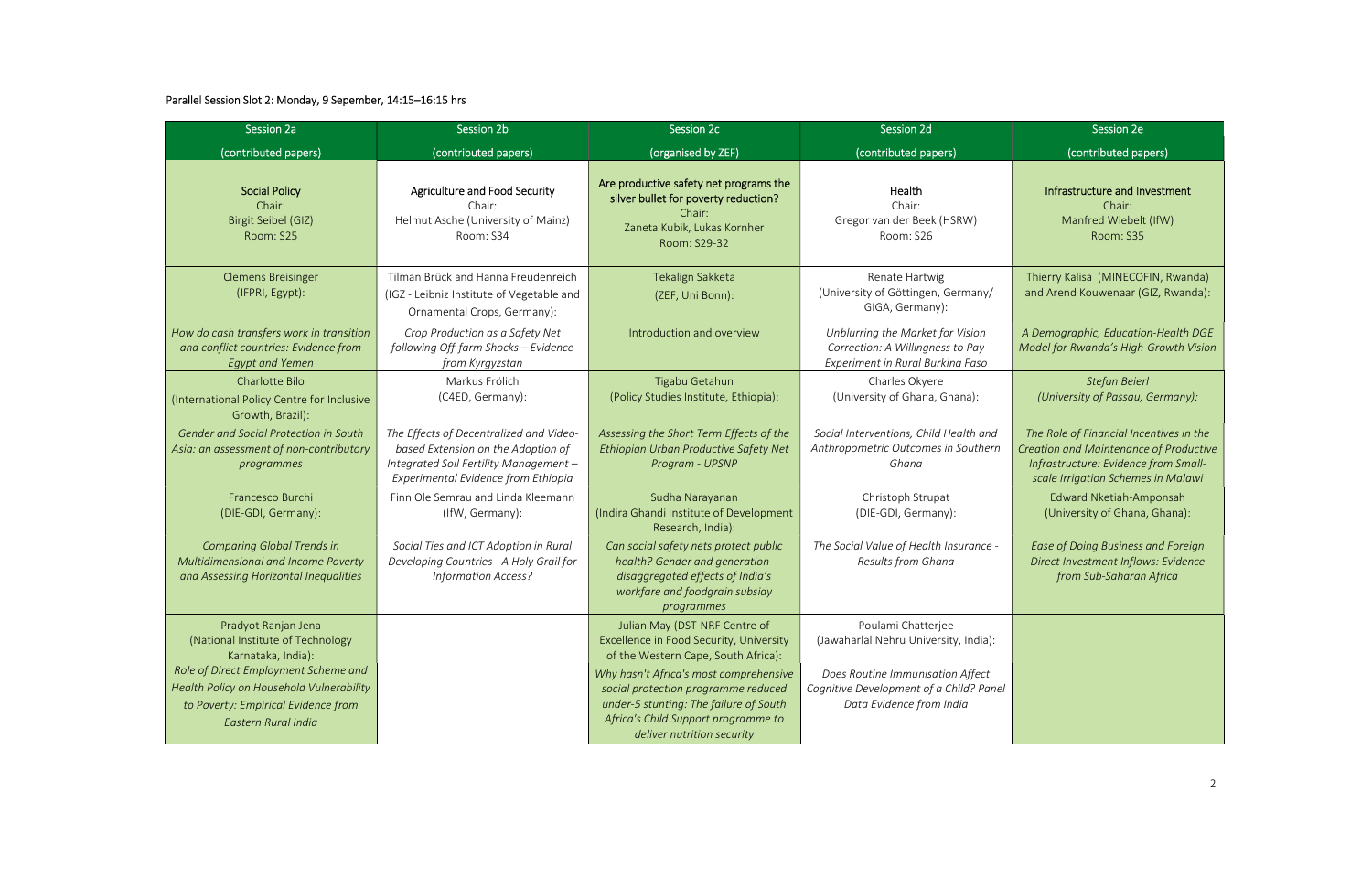# Parallel Session Slot 3: Tuesday, 10 September, 13:45–15:45 hrs

| <b>Session 3a</b>                                                                                                            | <b>Session 3b</b>                                                                                                                                                                | <b>Session 3c</b>                                                                                                                                                                  | <b>Session 3d</b>                                                                                                                                                                               | <b>Session 3e</b>                                                                                                                                                                 |
|------------------------------------------------------------------------------------------------------------------------------|----------------------------------------------------------------------------------------------------------------------------------------------------------------------------------|------------------------------------------------------------------------------------------------------------------------------------------------------------------------------------|-------------------------------------------------------------------------------------------------------------------------------------------------------------------------------------------------|-----------------------------------------------------------------------------------------------------------------------------------------------------------------------------------|
| (organised by MEDAM)                                                                                                         | (contributed papers)                                                                                                                                                             | (organised by EADI)                                                                                                                                                                | (organised by GIZ)                                                                                                                                                                              | (contributed papers)                                                                                                                                                              |
| <b>Migration and Social Protection</b><br>Chair:<br>Tobias Stöhr (IfW)<br>Room: S29-32                                       | <b>Energy and Environment</b><br>Chair:<br>Adina Rom (ETH Zurich)<br>Room: S34                                                                                                   | <b>Political Economy of Building Social</b><br><b>Protection Systems: Explaining Varieties</b><br>of Change<br>Chair:<br>Susanne von Itter (EADI)<br>Room: S35                     | Public Works Programmes (PWP) in<br>Fragile States - How can PWP Lead to<br>Sustainable Economic Development,<br><b>Employment and Stabilization</b><br>Chair: Rainer Engels (GIZ)<br>Room: S26 | Finance<br>Chair:<br>Arend Kouwenaar<br>(GIZ Rwanda)<br>Room: S25                                                                                                                 |
| Panel discussion:<br>"European migration policies in Sub-<br>Saharan Africa that are in line with<br>development objectives" | Zerihun Berhane Weidegebriel<br>(Addis Ababa University, Ethiopia):<br>Can Social Protection Lead to Long-<br>term Adaptation to Climate Change?<br>Evidence from Rural Ethiopia | Callistus Agbaam<br>(RUB, Germany):<br>Determinants of Public Support for<br>Social Protection in Ghana                                                                            | Renate Hartwig<br>(University of Namur, Belgium /<br>Universit of Passau, Germany):<br>How can Public Works Programmes<br>create Sustainable Employment                                         | Markus Frölich<br>(C4ED, Germany):<br>Do Microfinance Clients Benefit from<br><b>Business Advice Services? Evidence</b><br>from a Training and Consulting<br>Program in Indonesia |
| Discussants:<br>Linguère Mously Mbaye<br>(ADB, Ivory Coast)<br>Kwaku Arhin-Sam                                               | Maximiliane Sievert<br>(RWI, Germany):<br>Willingness to Pay for Electricity Access<br>in Extreme Poverty: Evidence from Sub-<br>Saharan Africa                                  | Katja Bender<br>(H-BRS, Germany):<br>Understanding Multiple Trajectories of<br><b>Extending Social Protection to the Poor</b><br>- An Analysis of Institutional Change in<br>Kenya | Stefan Beierl<br>(University of Passau, Germany):<br>Do Public Works Programmes Work                                                                                                            | Friederike Lenel<br>(University of Göttingen, Germany):<br>Repayment under Flexible Loan<br>Contracts: Evidence from Tanzania                                                     |
| (ABI, Germany)<br>Eva Dick<br>(DIE, Germany)                                                                                 | Menusch Khadjavi<br>(Vrije Universiteit, Netherlands):<br>Exposure to Climate-Change-related<br>Extremes and Risk Taking: Evidence<br>from Farmers in Afghanistan                | Markus Loewe<br>(DIE-GDI, Germany):<br>Replacing Subsidies by Direct Cash<br>Transfers in the Middle East and North<br>Africa: Strategic Options to Deal with<br>Challenges        | Sebastian Gilcher<br>(GIZ, Germany):<br>Public Works Programmes in Practise -<br>how PWPs are used in fragile and<br>conflict-affected settings                                                 | Thanh-Tung Nguyen<br>(Leibniz University Hannover,<br>Germany):<br><b>Credit and Ethnic Consumption</b><br>Inequality in the Central Highlands of<br>Vietnam                      |
|                                                                                                                              |                                                                                                                                                                                  |                                                                                                                                                                                    |                                                                                                                                                                                                 | <b>Helke Seitz</b><br>(DIW, Germany):<br>The Effect of Personalized Feedback on<br>Small Enterprises' Finances in Uganda                                                          |

<sup>3</sup>